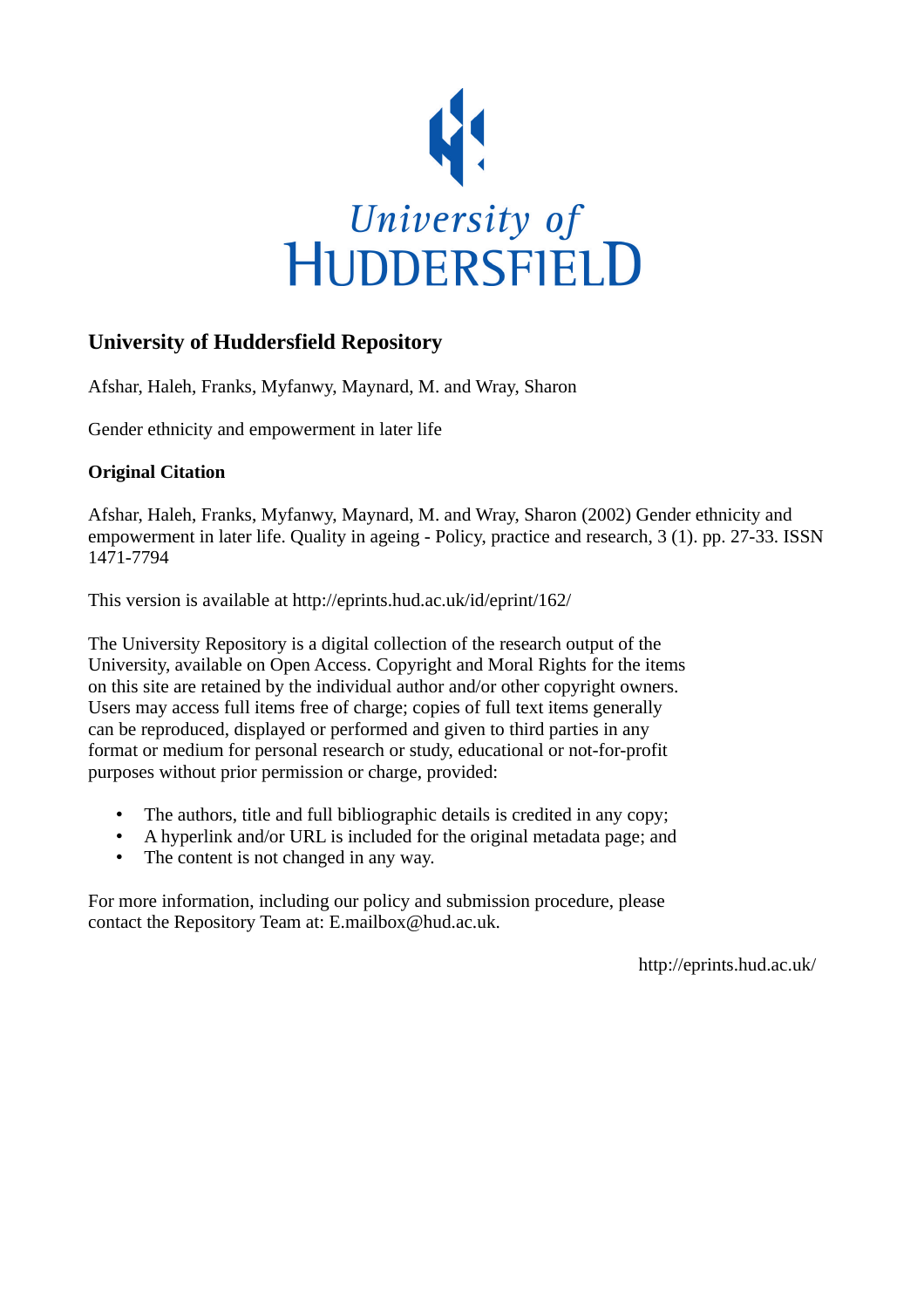# Gender, ethnicity and empowerment in later life

#### Haleh Afshar, Myfanwy Franks, Mary Maynard and Sharon Wray

*Haleh Afshar is Professor of Politics at the University of York. She works in the areas of Development and Women's Studies. Her most recent books are on Women and Empowerment and Feminisms and Islam.* 

*Dr Myfanwy Franks is Research Fellow in the Department of Social Policy at the University of York. She has researched into issues relating to gender, religion and spirituality, as well as young people and later* life. Her book, Women and Revivalism in the West, was recently published by Palgrave.

*Mary Maynard is Professor and Head of Social Policy at the University of York. She has long-standing interests in gender and women's studies, ethnicity, and feminist and social theory and methodology. Her most recent publications focus on methodological and epistemological issues and on feminism and postmodernism.* 

*Dr Sharon Wray is a lecturer in the Faculty of Cultural and Educational Studies at Leeds Metropolitan University. Her previous research focused on women, ethnicity and leisure in later life and she has recently published in this area. She is particularly interested in issues to do with the body and health and on developing the concepts of agency and resistance in relation to later life.*

### **ABSTRACT**

**Studies of later life are increasingly emphasising its positive aspects as a time which is not necessarily linked to decline and dependency. Gender is also accepted as an important variable in the experience of advancing years. However, the significance of ethnicity is less often emphasised. Based on preliminary analyses from research with older women from a variety of ethnic backgrounds, this article focuses on what they identify as important in terms of living their later years. The article emphasises migration and cultural differences in perceptions of ageing. It concludes with a discussion of the meanings of empowerment.**

### **KEY WORDS**

**migration empowerment**

**gender** ethnicity **life course** 

### **INTRODUCTION**

It is increasingly being acknowledged that later life need not inevitably be a period of debilitation and decline (Phillipson, 1998). While it is important not to underestimate the problems and difficulties that some older

people may face, it is also necessary to understand what contributes to their quality of life and how this might be supported and enhanced. A further feature of recent studies of later life is their emphasis on gender. This is because in many Westernised societies, including Britain, the proportion of older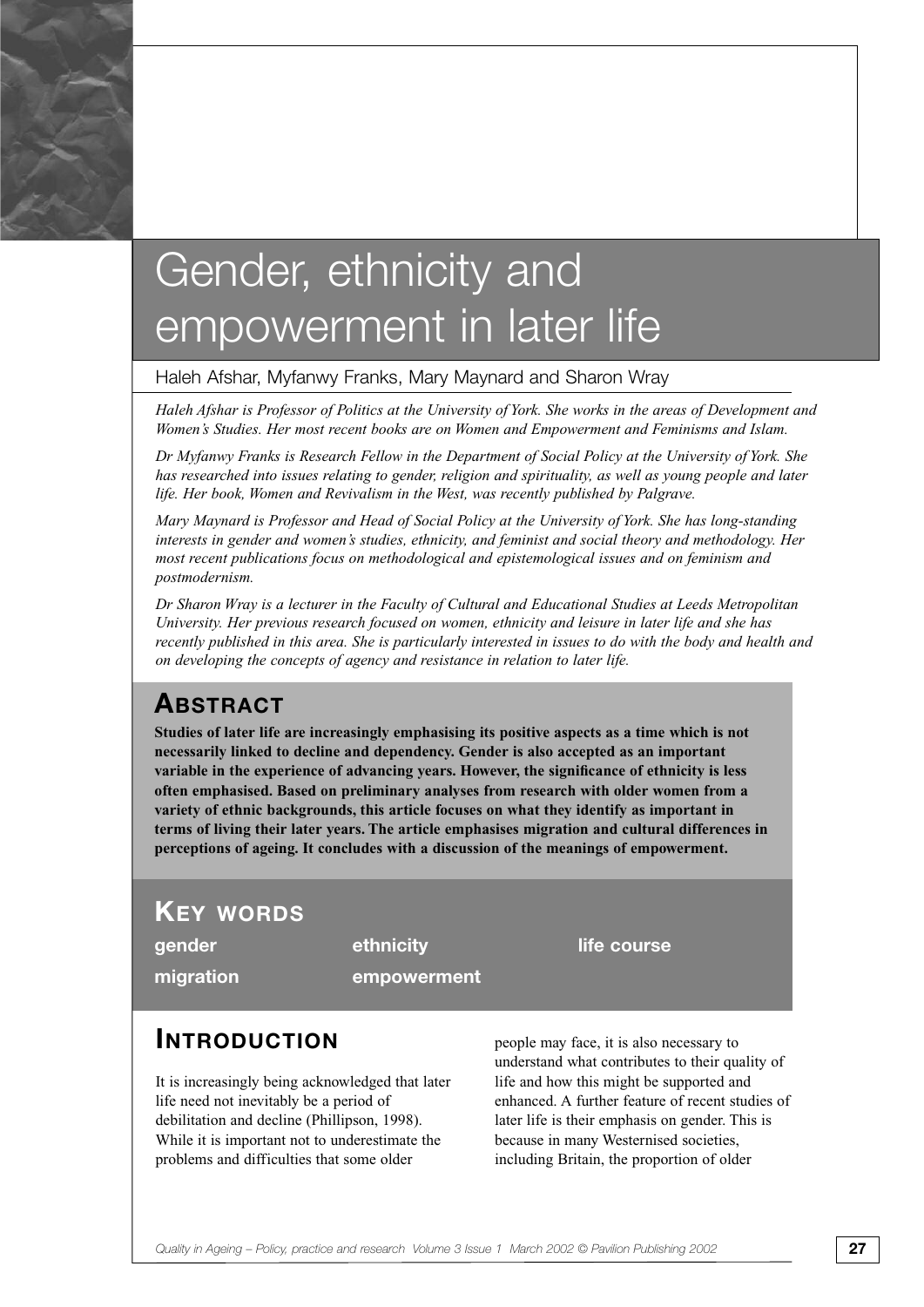women compared to older men in the population increases with age and more women than ever reach 'older' old age. This has led some commentators to argue that later life has become progressively feminised (Maynard, 1999).

One aspect of the ageing process which appears to be relatively under-researched relates to ethnicity. This may be due to the fact that in the recent past minority ethnic populations tended to have a younger demographic profile. However, this is now changing as the early post-second world war migrants reach later life, although minority ethnic groups still have a much smaller proportion of their population over 60 years (DSS, 2000). While figures suggest that not all ethnic groups age at the same pace and with similar sex ratios, commentators expect the current situation, where there are more minority ethnic men than women in the elderly population, to be reversed in the future (Owen, 1996).

The ESRC research discussed in this article brings together concerns about what constitutes quality of life, gender and ethnicity<sup>1</sup>. It focused on two central research questions: how do older women understand and evaluate their quality of life, and how might this quality be extended? The research, which started in September 2000, was of 17 months' duration. Interviews and focus group discussions were held with 170 British women aged between 60 and 80 years who defined themselves as African (or Black), Caribbean from different Caribbean islands, Bangladeshi, Indian and Pakistani and as white, including first-generation Polish migrants, Irish and nonmigrant women. The respondents were from suburban, rural and inner city areas, although the minority ethnic participants were mainly from the latter. Although there is a wide variety of definitions and ways of measuring quality of life, it is not intended to discuss these here (Smith, 2000). Rather, this paper comprises an overview of some of the main themes and issues that have emerged from the preliminary analysis of the research, concluding with some thoughts on the implications of these. It therefore focuses on the views and experiences of later life that come from the women themselves.

# **QUALITY OF LIFE: THE ISSUES FOR OLDER WOMEN**

Broadly speaking, the women in the research focused on eight major aspects of their lives and experiences to reach conclusions about quality of life. These can be organised into two categories.

#### **Concerns about physical and material factors**

- leisure/work opportunities and activities
- access to resources, such as housing and transport
- environmental issues, (for example accumulations of rubbish)
- fear of crime and lack of safety
- matters of embodiment relating to health, mobility and fitness.

#### **Issues of emotion, psychological wellbeing and social support**

- shared identity, especially language, culture and tradition
- social networks of family, friends and community
- faith and spirituality
- changing meanings and dimensions of time and space.

The following emphasises the most significant aspects emerging from the analysis so far.

Health appears as *the* most important issue in relation to quality of life for our participants, supporting other research data (Sidell, 1995). Despite having a range of health-related issues, such as high blood pressure, diabetes, arthritis, asthma and heart problems, the majority reported getting on with their lives and feeling positive about themselves. Good health was linked to strong relationships with others, religious beliefs, mobility and the ability to participate. The majority felt that, although agility might decrease, they were able to take part in activities such as dancing, walking, swimming, arts activities, exercise classes or everyday tasks. When interests were under threat due to health problems, participants spoke of their

1 The research is funded through ESRC grant L 480 25 4047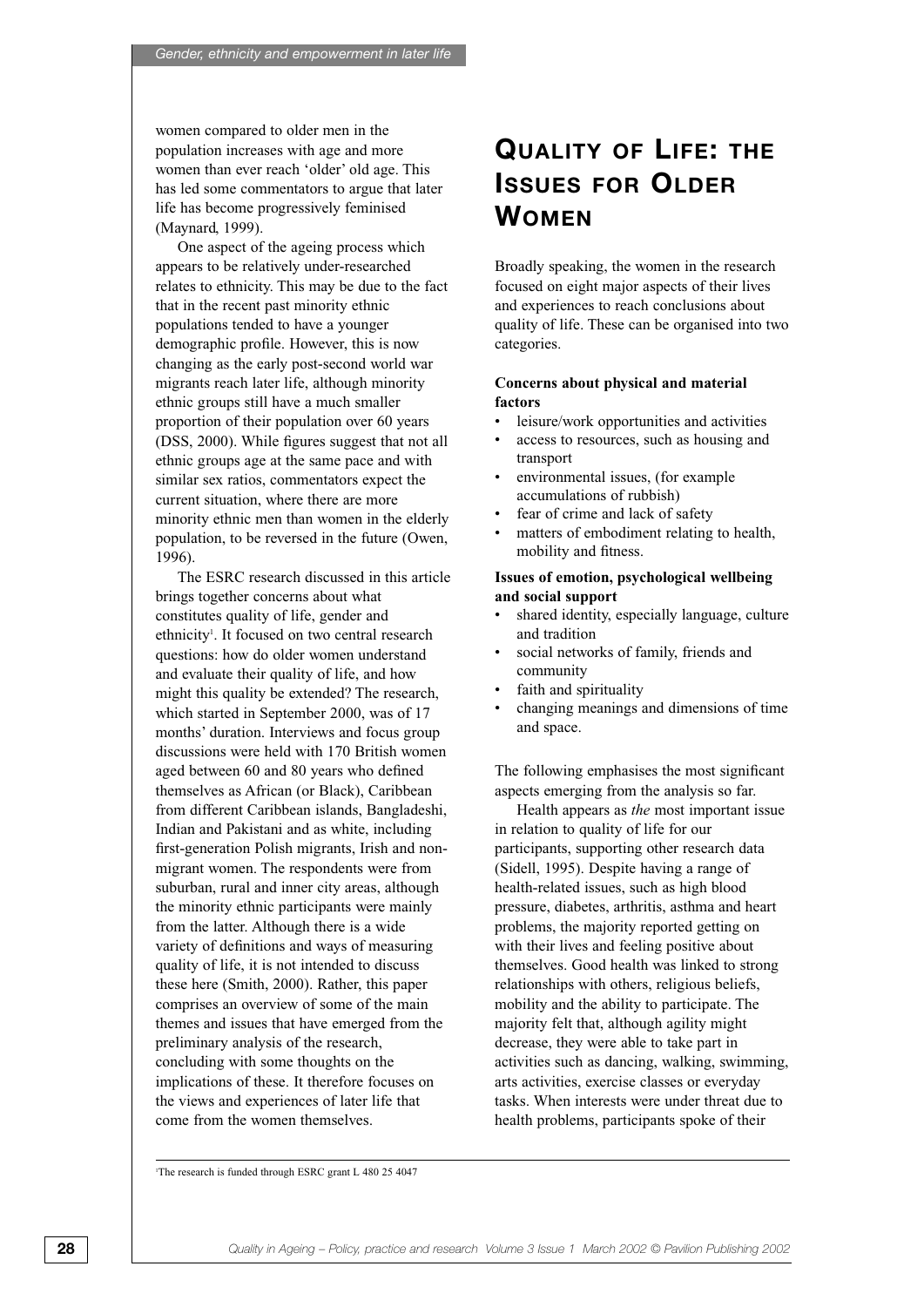attempts to maintain those interests and remain active at all costs. This was across the board and many participants were active contributors to their neighbourhoods and communities.

The majority regarded standards of healthcare as important to quality of life and reported what they had received as good. However, a significant minority noted that doctors often linked their health issues to ageing *per se*, which meant they might be given little treatment or told that nothing could be done (Bernard & Meade, 1993). They argued strongly that this kind of approach should be countered. This may happen through the National Service Framework for Older People, published in March 2001, which aims to ensure that NHS services are provided to all on the basis of need and regardless of age. There was general agreement that waiting times for hospital treatment were too long, which might reduce quality of life for a while, and some said they found the attention they received uncaring. Inconsistency in availability of interpreters at doctors' surgeries and hospitals meant that women became practised in this role for family, friends and their communities more generally. Issues regarding communication difficulties, lack of information in appropriate languages and lack of understanding of cultural needs have been noted by other researchers (Akhlak, 2001).

Income, although an issue for most of the participants, did not emerge as the most central in terms of quality of life. A range of income levels was represented. Although some women worried about their ability to pay bills and were unable to afford many luxuries or holidays, they did not report this in terms of preventing them from following locally and domestically-based interests, leisure activities or hobbies. Rather, they used their skills in such areas as cooking, sewing and nursing to make a positive contribution to families and communities. Some of the Asian women were learning English for the first time and were finding that this opened up new ways of accessing the community. For these groups, extra money was seen as offering the potential for more trips out and travel further afield, particularly for those with kin overseas.

Those with less immediate financial concerns tended to be white non-migrants from the suburban and rural areas. There were also some middle class Indian contributors

who had wider social and leisure interests. These groups travelled, joined clubs and went to the theatre and concerts. Some acted as community advocates or engaged in charity work. Nevertheless, although income may be enabling and more of it would have been welcomed, generally the women did not put money high on their agenda in terms of significance.

The ability to 'get around', however, was seen as important in relation to quality of life. There is a huge range of mobility among our research participants, partly related to the variation in ages but also because of differing resources and abilities. Some of our participants own cars or go walking in the Dales, while others are dependent on Access buses that need to be booked in advance. Regular bus services do not always meet the needs of older people and are often too expensive. For instance, a Black Caribbean participant who likes to go to a gym early in the morning felt constrained because buses do not offer reduced rates to pensioners during rush hours. There was a lack of city buses on Sundays to take some participants to church, making them reliant on expensive taxis. Others rely on friends or family to take them to the shops. Although some of our Indian participants have their own cars, many of the Asians did not and were unable to access buses because of language issues and the difficulty of getting on and off buses that had not been adapted. Other issues of mobility relate to accessibility of public facilities. Lifts are especially important as they can make the difference between social inclusion and exclusion. In general, however, the women in this research saw mobility issues as challenges to be overcome rather than inevitable hindrances. While a small number spoke about problems of access and marginalisation, for example from places of worship, even here ingenious solutions had been devised, through developing personalised rituals of praying etc. Collective, community, as well as individual strategies served to accommodate perceived needs.

Many of the women's views about quality of life were linked, first, to perceptions of 'purpose' and, second, to that of 'being'. 'Purpose' refers to having a clear set of roles or functions to perform. For example, participants divided into those who have kin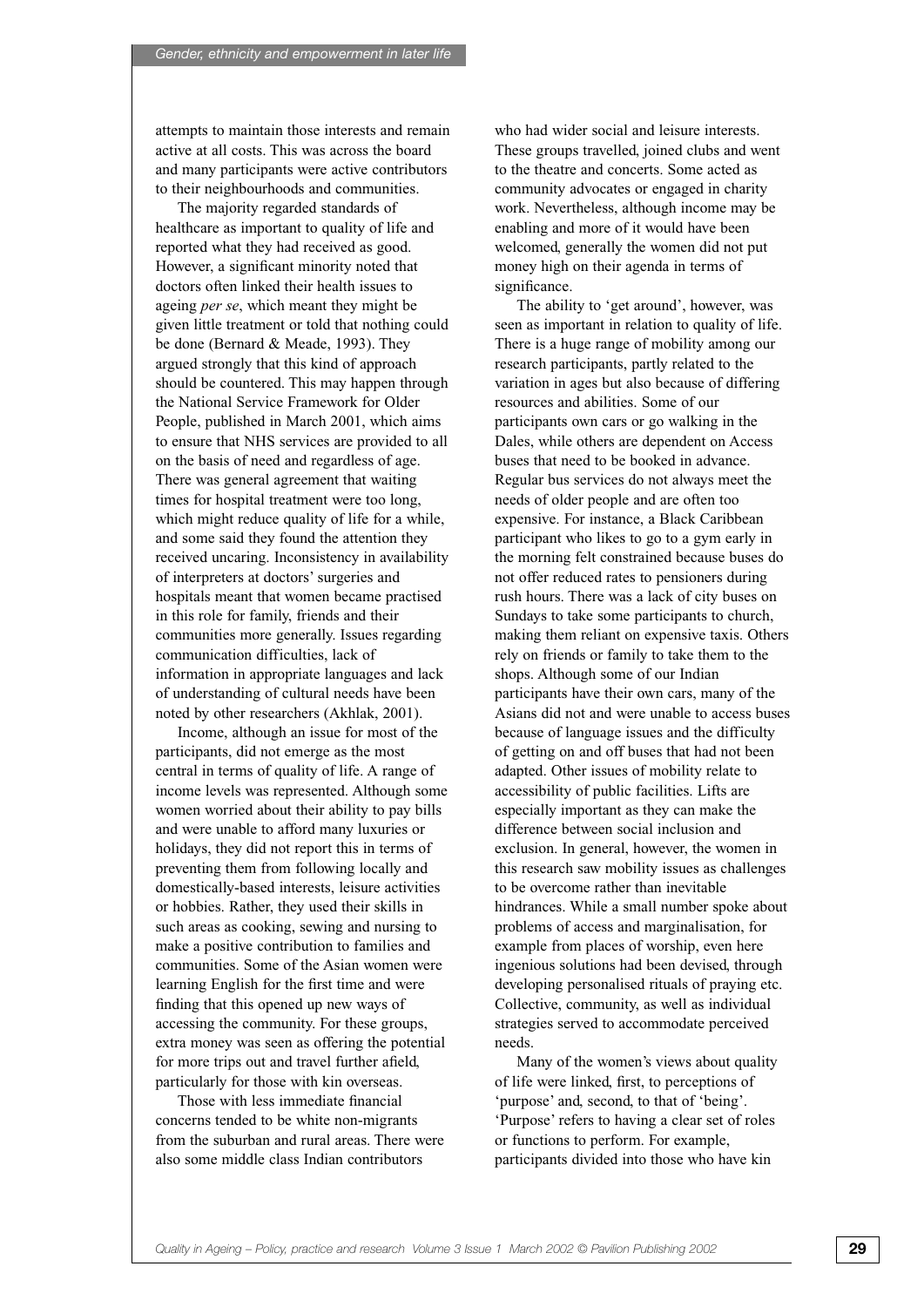near at hand and those who, through internal migration within Britain for work or retirement purposes, were separated from family and friends. The former tended to be the first generation migrants and white non-migrants who had lived in the same vicinity all their lives. The internal migrants were usually the white non-migrant women who were among the financially better off respondents, living in the suburban and rural areas. This meant they were rebuilding new networks, and a sense of purpose and mutual support, for which church, clubs and shared leisure interests frequently offered a basis.

For women whose family was more geographically proximate, 'purpose' is more likely to be related to them and to the 'moral economy of kin', that is the agreed tasks, obligations and reciprocities that bind family members together. For instance, many of the migrant and white non-migrant women offered a service to their children by looking after grandchildren, often stepping in when parents were at work. This was seen as both rewarding and as making a contribution to socioeconomic relations. Some of the Black Caribbean participants were almost full-time grandmothers. This was so significant to the economy of the extended family that it was suggested that a creche should be provided at their elders' centre. However, there were also indications that grandmothers did not want to be locked completely into a grandparenting role, with some making it clear that they needed time off to do other things.

For those whose family lived further away, the telephone was an important link. For women with family in Pakistan, India and Ireland, face-to-face contact varied from yearly to once every two or three years. The high cost of travel was a determining factor in this for some and the separate and busy lifestyles of their children for others.

It is also clear that, in terms of purpose, friendships and social networks, community centres were of particular importance to the minority ethnic women. In many cases they are crucial in offering a meeting point for sharing language, culture and, in some cases, seeing satellite TV from their country of origin. Centres based on ethnicity are important in terms of sharing identity, ethnic food, history,

experiences and communal celebrations. This is especially significant to women who are isolated by their inability to speak English. Most of the centres which featured in this research are under-funded and feel they are in competition with each other for money.

Religion is largely ignored as a resource for older people. However, it is highly correlated with our participants' sense of 'being'. The majority of them have been brought up in cultures where religious practice is the norm and, for some, the migration process has reinforced their faith. A wide variety of beliefs is represented but basically there are two kinds of believers: 'traditional' believers who do not move in the mainstream of society, and who either do not speak English as a first language or who do not speak it at all; <sup>2</sup> and believers who have a more liberal and personalised approach to their faith, who are more reflexive in their practices and beliefs.

Most of the first generation migrant participants are devout and say that their faith has remained a constant and important presence throughout their lives. The Indian participants are Hindu or Sikh. The Pakistani and Bangladeshi participants are Muslim. The Polish and Black Caribbean women, who originate from the Commonwealth of Dominica, are Catholic. The women who originated from a number of other Caribbean islands represent a spectrum of Christian upbringings and allegiances including, Methodist, Baptist, Catholic, Apostolic Pentecostalist, Church of England and the Church of Christ and the Latter Day Saints. Some of the Black Caribbean participants attend Black Pentecostal churches as well as their own local church. Faith is also very important to some of the white non-migrant women. Most of these have been members of the Church of England or are Catholics.

The churches had an important social role as a well as a spiritual one for some of the non-migrant women, especially those who were internal migrants within Britain and who had formed new friendship networks through their association with the church. For the widowed and never married, places of worship (apart from the Mosque) are among the few locations women can visit on their own to

<sup>2</sup>This does not mean that the 'traditional' believers have a faith which is not reflexive – the faith of migrants clearly changes with location but their belief is more based in collective faith than in liberal interpretations of tradition.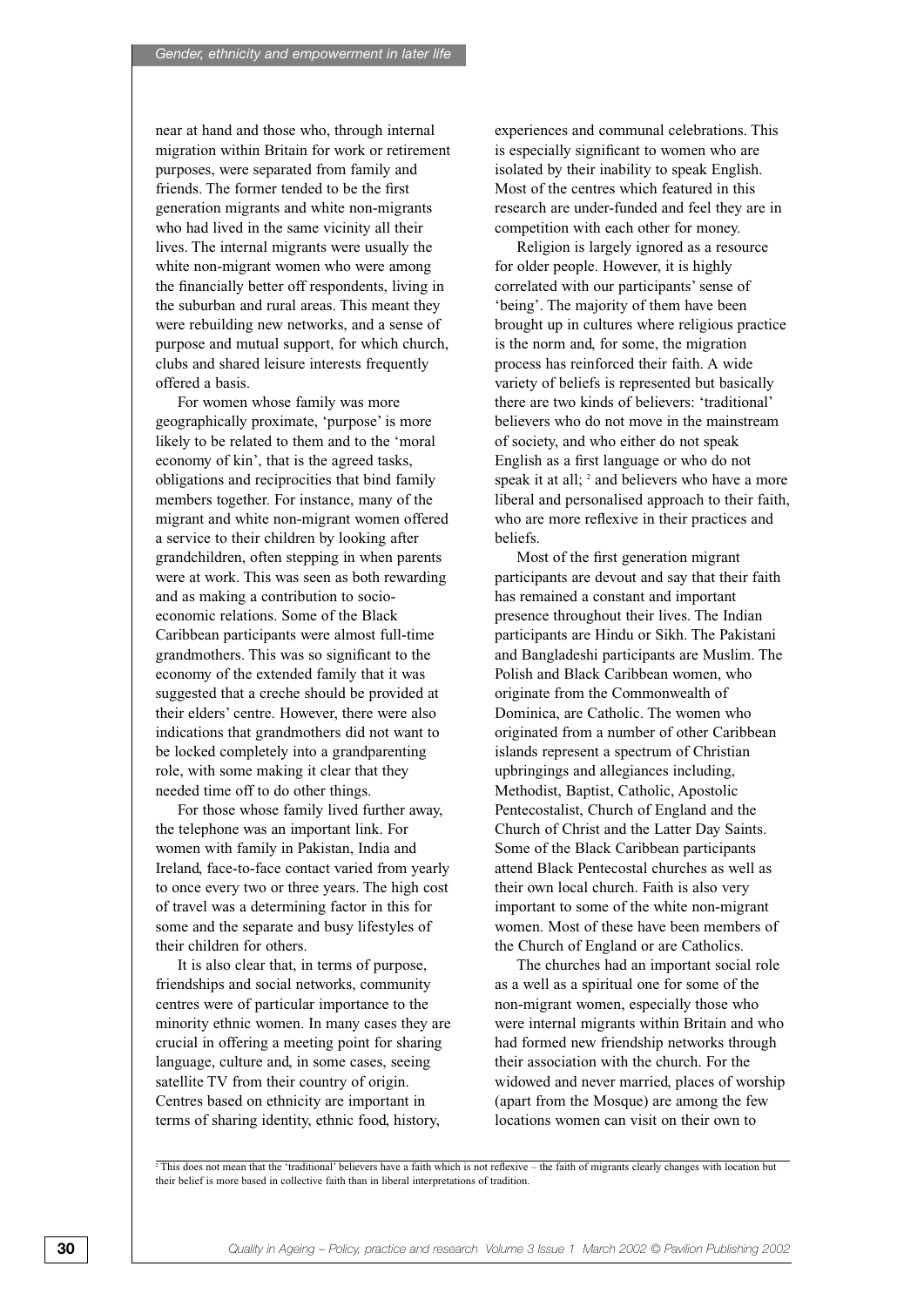make social connections.3 Muslim women made their own arrangements, for instance holding prayer meetings in one of their houses.

Some of the non-migrant women did not regard their faith as being particularly important. However, even they described residual kinds of belief or religious practices and were reluctant to state categorically that they did not believe in God. In the case of disaffected Christians, disillusion has often come about through becoming critical, not of belief itself, but of the behaviour of other churchgoers, for instance in 'bickering over who should sing in the choir'. Generally, the Christians who tended to question their beliefs developed forms of personal spirituality and did not see doubt as being irreconcilable with faith. Exposure to mainstream culture meant that their faith tended to be more reflexive. A few of the Hindu participants said that their faith meant less to them than it had in the past but, for the majority of respondents, faith is an integral part of life and essential to wellbeing.

# **LIFE COURSE EVENTS, CULTURE AND PERCEPTIONS OF AGEING**

There was a connection between life course events and experiences of ageing and later life. For instance, many of our participants had their desire for education left unfulfilled. This is the case for those migrant participants who had no schooling and who were required to work in the home. Others had their education curtailed early. Some non-migrant women left school at fourteen, while the Polish women found their education halted by the Second World War. For the Polish participants, war meant a number of experiences of extreme hardship and loss, including deportation as teenagers to forced labour in Germany or the USSR, loss of their families and a changed geography of their homeland as they knew it. Other migrant women had training which they were not able to use when they arrived in Britain, for example as nurses and teachers in the case of Polish and Black Caribbean

women. This has effected their quality of life today in that they feel they have been unable to fulfil their potential.

Women's employment experiences differed across ethnic groups. However, many respondents had juggled domestic and childcare responsibilities, with paid work throughout their lives. Some women said that paid employment had not been an option as they had to take care of others or work in family businesses. Others, such as a white rural participant who had married a farmer, received no remuneration for this and had no personal spending money. A number of the women made it clear that paid work had enabled them to feed and clothe their children adequately rather than provide an income for luxuries.

Employment history was seen by the women as crucial to their current financial circumstances. For example, the pension entitlements of women who had moved in and out of paid employment or worked in family businesses were less than those who had been in paid work throughout their lives. This meant that they had to rely on other sources of income in later life, such as part-time employment or income support. For many women there was an interesting blurring between work and leisure in retirement. Work is sometimes done for others, as in the case of voluntary work, or continued learning, craftwork and community and arts work are pursued. For example, the women who have skills, which they used in the labour force, are able to utilise those skills for themselves and others in their retirement. Some have become champions, campaigners and advocates through political or community involvement or through charitable work. It is of interest that, although some of the participants had taken up learning new skills, only one had taken up computing. There was a keen hunger amongst some of the community centre groups for more opportunities for learning.

Many of the participants who had worked in the paid labour force saw retirement as a time of release from hard work. As one participant put it *'now is my time to play'*. For a few participants who had had careers, retirement was a time of adjustment to a loss of status. Some of the participants mentioned

<sup>3</sup>The only 'never married' women interviewed were white non-migrants.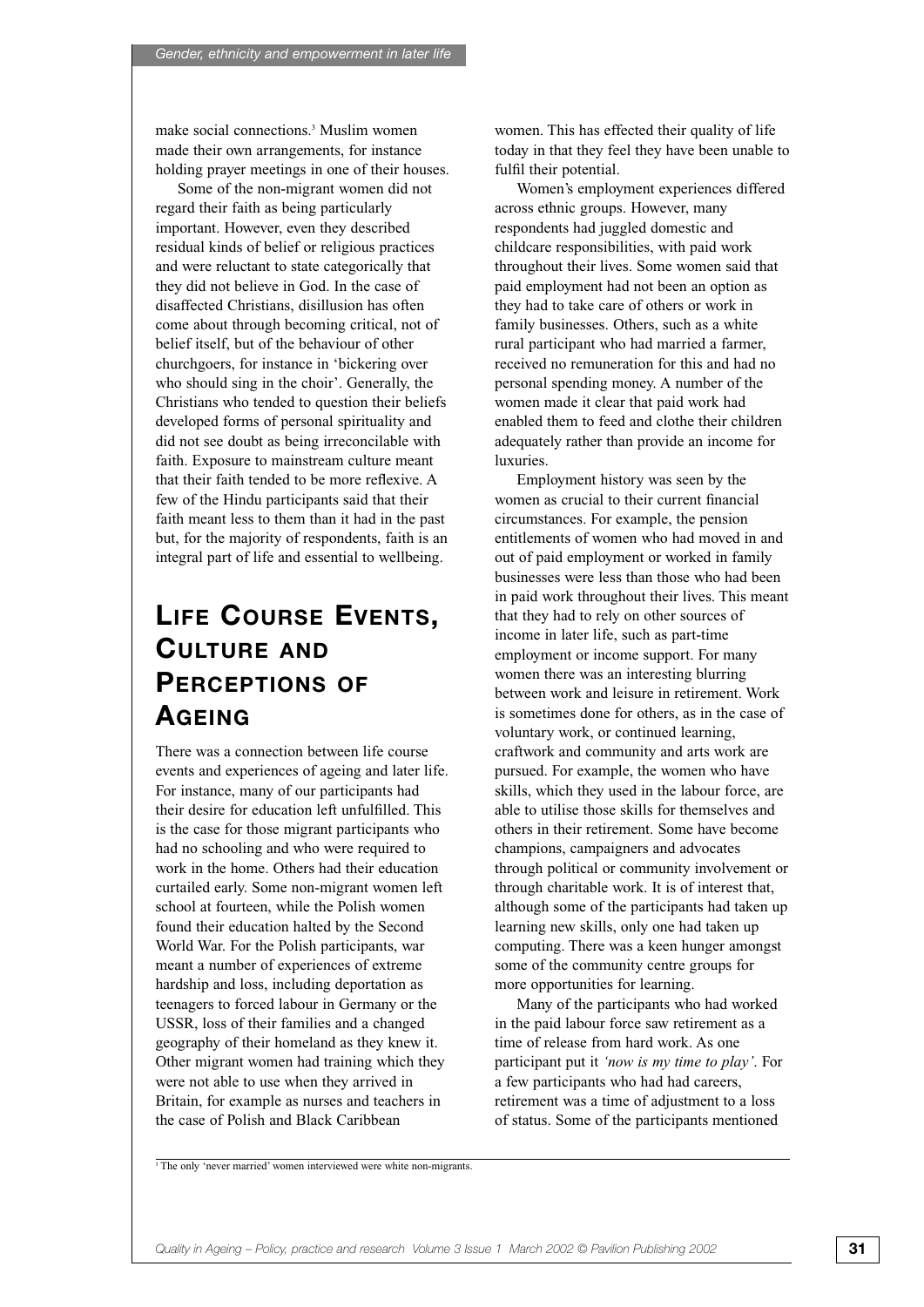how time had shrunk in retirement and that they did not have the time they had expected for leisurely pursuits. This was due to increased commitments in other areas, for example childcare and supporting community activities.

There are also differences in how participants felt at different stages of their lives in relation to ageing. Some Pakistani and Bangladeshi women reported feeling older at an earlier age than other participants, suggesting that women were old at 40 or 50. This was in contrast to the Indian and Polish participants who said they did not regard themselves as old until they were no longer able to do anything. Some Pakistani participants were mothers by the age of fourteen, with household, familial and parental responsibilities. Some felt that the responsibilities they had at an early age meant they felt old even though they were young. It may also be that the perception of age changes with workload and responsibility. For instance, a Black Caribbean participant, who gave birth to four children in four years, said she felt younger now she was over sixty than she did previously. The majority of the first-generation migrant women felt that they were not treated differently in later life, with many pointing out that there is respect for elders in their cultures. Interestingly, it was only the white nonmigrant women who brought up the issue of the invisibility of women in later life, of being ignored or dismissed because of their perceived age.

### **DISCUSSION**

The research indicates that older women are not necessarily disempowered by later life. They are also in different ways empowered and empowering, sometimes in similar and sometimes in culturally specific ways. To emphasise the vigour of our participants is not to dismiss their need for adequate support and services. However, empowerment and disempowerment are not set in binary opposition. Good policy and practice would build on what is empowering and not cause dependency and division.

Empowerment is a difficult term to define but finding an alternative term is equally problematic. Empowerment is not merely

about giving services nor is it purely associated with 'doing' or agency. Feeling powerful or empowered has an ontological nature as well, a sense of self-worth, which may indeed derive from cultural input and personal output, but which embraces a sense of value that enables a person to act and to receive. Foucault (1979) has shown that power is differentiated and located. What is empowering or enabling for one person/group is not necessarily so for another and will vary according to life-stages. We are exploring the ways in which our research participants are powerful and empowered using Rowlands' (1988) paradigm of empowerment, which is constructed in the context of women and development in the Third World. Within development studies, empowerment discourse is frequently fashioned on the model of autonomy and its most conservative use may be limited to promoting self-help. The culture of autonomy does not favour many women, the old and the poor. Rowlands challenges the prioritisation of an autonomous model of empowerment (based on the classical liberal model) and proposes an analysis which includes different models of power which involve power-sharing. She suggests four kinds of power to which people might aspire: 'power over', relating to dominant hierarchical models (the traditional top-down approach); 'power to'; 'power with' and 'power from within'. Rowlands argues that empowerment can be rooted in a person's own sense of identity, as well as shared with others. Our participants are mainly of two kinds, those who define their identity in relation to a collectivity and those who see themselves in terms of their individuality alone.

The appropriateness of Rowlands's model is evident in relation to the findings of this research. For instance, the participants who came from the Commonwealth of Dominica some forty years ago are empowered, but not in the white and generally masculine and consumerist ways of Eurocentric writing. They are empowered through their togetherness and collective activities (power with), as grandmothers (power over, power to, power with), through reciprocity and helping relationships (power to and power with) and through religion (power with and power from within). Many of these women are widows, with differing degrees of financial, health,